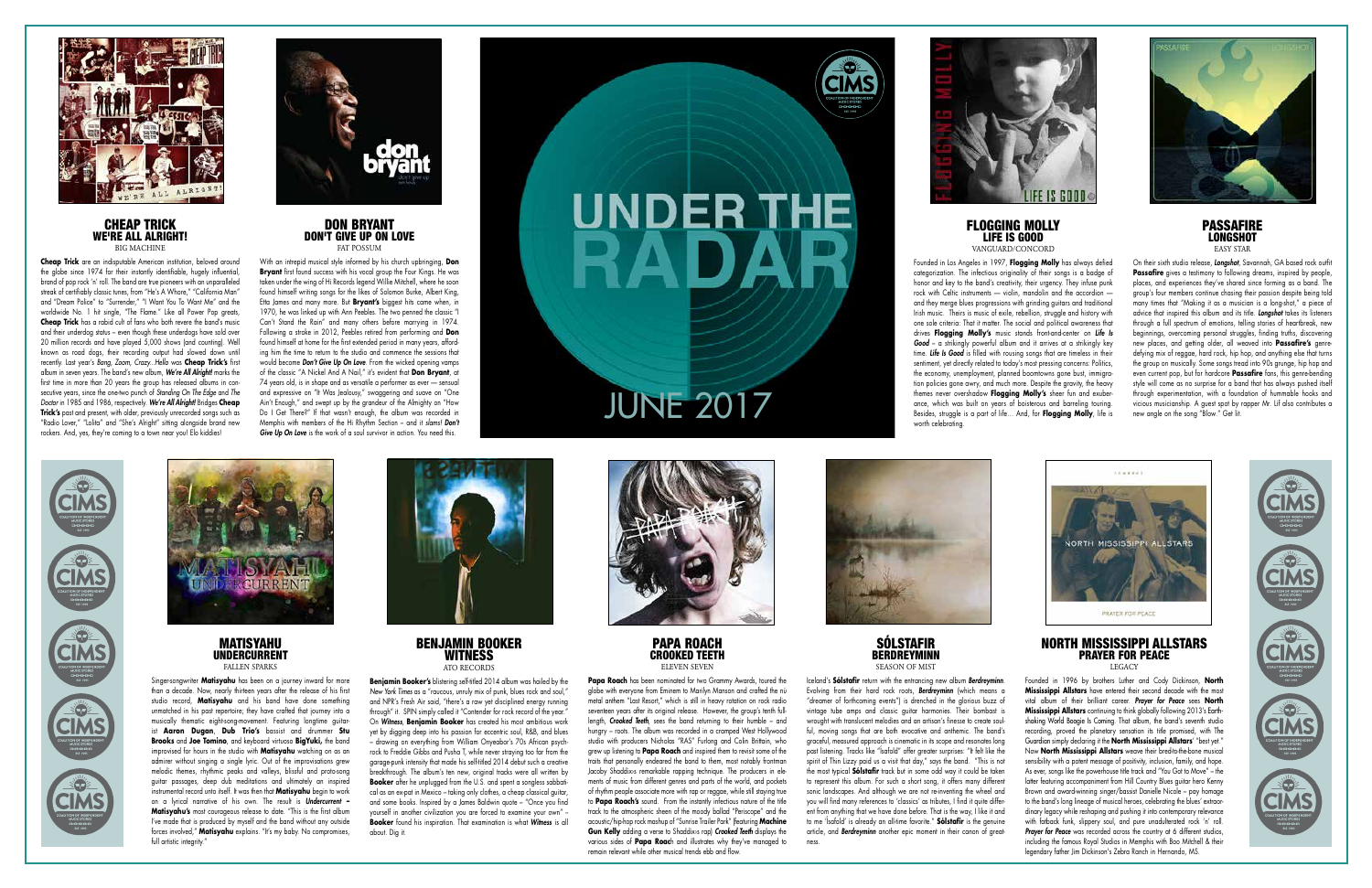**SMIDLEY SMIDLEY** TRIPLE CROWN

The biggest story of *Ol' Wheeler* is that everyone thought that Music City provocateur **Wheeler Walker, Jr's** debut album, *Redneck Shit*, was a one-note joke. But *Ol' Wheeler* somehow manages to be even better than its predecessor. With more complex instrumentation – Grammy-award winning producer Dave Cobb (Sturgill Simpson, Chris Stapleton, Jason Isbell) and the same backing band of session men from *Redneck Shit* are behind the new album – and more serious themes about life on the road and the expectations from being Nashville's enemy number one, **Wheeler Walker, Jr.** has turned his life into filthy art. And yes, in case you were asking, the new album is just as dirty. But so is the world around him. And as stores and websites across the globe boycott the record, it only makes Wheeler bigger. He's bringing a hip-hop attitude to country music. One of his friends even referred to him as "Kanye Twitty." As he recently acknowledged to *Rolling Stone*, **Wheeler** is confident that his new record will "grab Nashville by the [pu\$\$y]." If anyone can make country music great again, it's **Wheeler**!



**Smidley** is a new project from Foxing singer Conor Murphy. Named after Murphy's beloved black lab mutt (God rest his soul), **Smidley's** debut features many of Murphy's good friends including Cameron Boucher (Sorority Noise), Eric Slick (Dr Dog, Lithuania), and Ben Walsh (Tigers Jaw) among others. Smidley was produced by Hop Along's Joe Reinhart and recorded in Philadelphia at Headroom studios earlier this year. "It was the greatest time I've ever had making, recording or playing music in my life," says Murphy. "I tried to eliminate any expectations for this record and focused entirely on having a good time with it." It was a needed break from the more serious and deliberate songwriting of Foxing, and a particularly grueling tour that left Murphy desiring a reprieve from more lofty endeavors. The new project finds strength in the playful and unguarded approach Murphy took in both writing and recording as a result. **Smidley** is free to run wild with its delightfully warped hooks and alternately delayed and crunchy guitars laid bare. Furthermore, it's hard to hate a record with a song as catchy as "Fuck This." Check it out!

ANI DIFRANCO **BINARY** 



RIGHTEOUS BABE RECORDS

### MAGIC GIANT IN THE WIND WASHINGTON SOUARE/CONCORD

"My last record was very inward-looking," says **Ani DiFranco**. "I was pregnant and then raising a screaming infant. But now that kid is about to turn four, so I got out of the weeds of personal space and started looking outward again, being more engaged, more big 'P' Political. As an artist, I like to be out in the world, and what initially compelled me was to try to push society to a better place." With her twentieth studio album, *Binary*, the iconic singer / songwriter / activist / poet /DIY trendsetter returns to territory that brought her to the world's attention more than twenty-five years ago. The backbone of *Binary's* sound is **DiFranco's** long-time rhythm section of bassist Todd Sickafoose and drummer Terence Higgins, but on much of the album, the trio is augmented with some all-star guests, including virtuoso violinist Jenny Scheinman, and keyboard wizard **Ivan Neville**, the legendary **Maceo Parker**, **Bon Iver's Justin Vernon**, and **Gail Ann Dorsey**, longtime bassist for **David Bowie**. She notes that *Binary's* title track is key to her intention on this project. "Nothing exists except in relationship to something else., she says. "We are, in some senses individuals with individual liberties and unique powers, but that's only a surface story." In other words: We're all in this together.





### BOBBY BARE THINGS CHANGE **BED**

Grammy winner and Country Music Hall of Fame member **Bobby Bare** is well known for hits like "Detroit City," "Marie Laveau," "500 Miles Away from Home" and dozens more. **Bare** wrote and sang his first million selling record, "All American Boy" in 1958, a song he wrote about Elvis Presley's induction to the Army. It was later covered by Bob Dylan and The Band. **Bare** preceded to crank out a string of influential records for nearly 60 years. Highlights include "Lullabies, Legends, And Lies," "Margie's at The Lincoln Park Inn," "Drunk and Crazy" and "Old Dogs" with Jerry Reed, Mel Tillis and Waylon Jennings. Speaking of Waylon, **Bare** is credited for bringing him to RCA Records. He was the first to record songs by greats like Harlan Howard, Kris Kristofferson, Tom T. Hall and Shel Silverstein. **Bare's** first new album in 5 years is called *Things Change* – which is fitting considering the title cut is a forward-looking retrospective from a country music legend / outlaw who has seen it all – not to mention the talent to wrap it all up in a brilliant song. I guess some things stay the same… Modern outlaw Chris Stapleton is among the quests.



### JAMIE SAFT, STEVE SWALLOW, BOBBY PREVITE & IGGY POP LONELINESS ROAD RARENOISE RECORDS

Over a career now spanning nearly thirty years, **Jamie Saft** has established himself as one of the visionaries of contemporary American music. As a composer, pianist and keyboard innovator, and collaborator of music icons such as Bad Brains, Beastie Boys, the B-52s, Donovan, John Adams and John Zorn, he has been fearless in his pursuit of spiritual elevation through music that both seeks to embrace and transcend the whole American cannon by seamlessly assimilating genres, traditions, idioms and timelines. This polymathic approach can be best gleaned by listening to the path-breaking, piano trio recording he made with jazz giants **Steve Swallow** and **Bobby Previte**, *The New Standard***.** In *Loneliness Road*, the follow-up album to that acclaimed 2014 release, the trio are joined on three tracks ("Don't Lose Yourself", "Loneliness Road", "Everyday") by singer **Iggy Pop**. "Each of these is an organic take, no comps, each one also happens to be the first take," says **Pop**. "I spent a great deal of time developing each one before the session, so that's probably why by the time I opened my mouth, I was really dying to sing the song and get it off my chest. There was no lyric sheet or music stand used, because I knew all the words in my head." The result is astounding. More of these, please.





**Josh Scogin** thrives on chaos. If you have followed his prior bands, **Norma Jean** and **The Chariot**, you already know this. You have seen things set on fire, death-defying jumps from the rafters and swinging guitars that could take your head off if you were too close. Scogin spent more time in and on top of the crowd than on stage during their wild shows! When **'68** became Scogin's new mode of expression, the wild interplay was focused on his **'68** bandmate, Michael McClellan. Together the duo is making music that will stun audiences of alt/indie rock and hard rock varieties. There are some wild song titles on *Two Parts Viper*. "The Workers Are Few" and "This Life Is Old, New, Borrowed and Blue," "Death Is a Lottery" and "Without Any Words (Only Crying and Laughter)" are among them. The sound is equally unique – a rollercoaster of sonic emotion. Just when you think you know what will happen next, the song takes an unexpected turn. As for lyrical content, Scogin usually makes the album a time capsule – writing his lyrics in short periods of time. Give the records prolonged birth – it was recorded between tours over the course of 7 months – j it reads more like a journey. "Nearly each song is coming at you through a different set of circumstances," says Scogin. *Rawk!!!*

### BLEACHERS GONE NOW  $RCA$





### WHEELER WALKER JR OL' WHEELER PEPPER HILL RECORDS

Inside a Redwood tree off the coast of California; within a tunnel by Snoqualmie Pass; on an airstrip in Marble, Colorado; in a wild daisy field near Crested Butte: These are just a few of the places Los Angeles trio, **Magic Giant**, recorded its debut album, *In the Wind*. With *In The Wind***, Magic Giant** traverse a lot of stylistic ground, and they have the instruments for any occasion, including, orchestral drums, banjo, trumpet, saxophone, harmonica, synthesizers, electric bass, cello, viola, violin, dobro, lap steel, mandolin, and more. **Magic Giant's** lyrical palette proves equally adventurous. "We use whatever instruments are best for the song," says Austin. "Lyrically… it's different from what we would have imagined individually.," adds Zang, "That's the beauty of co-writing—we become one unique voice." The road eventually took the band to Atlanta, where they met up with producer Ben Allen (Deerhunter, Gnarls Barkley, Christina Aguilera) to help glue the body of work together. Returning home to their converted 1940's bombshelter studio, The Bunker, **Magic Giant** added the finishing touches – which sounds like Hippie House Music (with hints of Celtic music and reggae) that will have you dancing your ass off… Think Lumineers with dreadlocks and topknots.



### RON GALLO **HEAVY META** NEW WEST

**Ron Gallo** treads the line between two mindsets: 1. The world is completely fucked. and 2. The Universe is inside you. On *Heavy Meta*, Gallo writes insistently catchy, skronky, punk-rooted tunes that cast an unflinching eye on the challenges and absurdities of contemporary life, and he and his band play them with fiercely fuzzed intensity. "These songs all come from a real place of experience or observation," **Gallo** explains. "It's the first few findings from my guerilla treasure hunt for bullshit, both outside and within. Some of them are stories, but others stemmed from the spark of a single image I saw on the street… A lot of it," he explains, "comes from a place of humor as well." *No shit*? As if songs titled "Young Lady, You're Scaring Me," "Kill the Medicine Man," "Why Do You Have Kids?" and "All the Punks Are Domesticated" didn't tip us off. Fans of The Dream Syndicate will especially dig this.



## UNDER THE RAI

JUNE 2017



### '68 TWO PARTS VIPER COOKING VINYL

As he was sitting in hip-hop producers Organized Noize's studio in Atlanta, it struck **Bleachers'** Jack Antonoff that the records that meant so much to him growing up are rooted in a specific place. It was then that Antonoff knew he needed to build a studio. "It's like you have to go sit in your bedroom and hear the music on the speakers you heard *Graceland*  on the first time," he says. "I had to get back to that space. So I did. I grabbed all this shit from my childhood bedroom in New Jersey and built a studio in my apartment in New York and I literally didn't leave it. I thought, 'This album is going to sound like New York and New Jersey and the actual space I grew up in, in the most specific way." It was in that room — surrounded by posters, flyers from punk shows, old baseball trophies, and *Star Wars* figurines — that Antonoff created the epic, synthdriven anthems that appear on **Bleachers'** second album entitled *Gone Now*. "The songs were about growing up and still sort of existing in the past," Antonoff says. "The crux of the new album is my desperately trying to find a way to become some version of an adult." Antonoff seeks to answer those questions on every song – which sounds like Springsteen gone New Romantic." Who says you can't go home again?